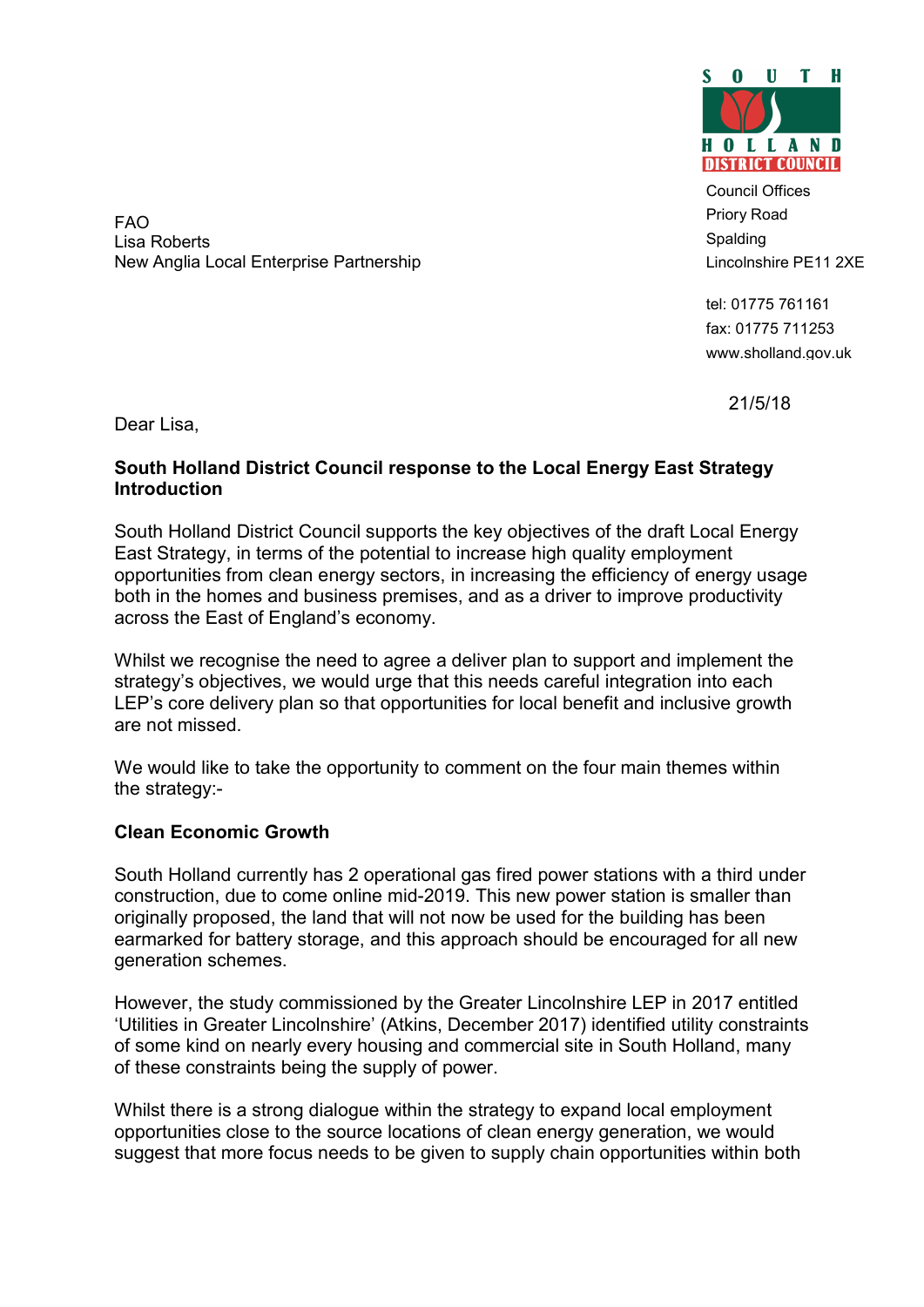clean energy generation and in uses of clean energy. Specifically we would suggest that:-

- A supply chain audit is undertaken in the major sources of clean generation to establish what percentage of the total value of these major projects is being undertaken using local East of England suppliers. And from this analysis proposals put forward to increase the percentage of local supply, especially in the sectors of advantage engineering and manufacturing.
- In looking to increase local supply content within clean generation, explore what additional leverage the public sector could bring to bear, e.g. through the planning system.

Whilst the strategy details the likely increase in electricity usage in the home for heating and car charging, we would suggest that the strategy should also encompass the specific opportunities for the East of England to become leaders in the development of underpinning technologies, especially in energy control systems and increased efficiency electric based heating. These are opportunities which could significantly increase advanced manufacturing activities in what is a worldwide market.

The emerging Food Enterprise Zone at Holbeach could play an important role in the development and introduction of clean technology into the agrifood sector, taking advantage of the University of Lincoln's Centre of Excellence that will be located on the site, and working with the Agriculture, Horticulture and Food industries, all of whom are moving rapidly towards cleaner, more productive robotics and automation practices.

### Housing growth and commercial site infrastructure

Whilst the strategy identifies the potential increased requirements in electricity supply which both electric vehicle charging and a move away from gas powered domestic heating towards electric heating, the focus seems to be mostly on ensuring that the grid coverage and capacity is sufficient to meet the likely demand. We would suggest that the strategy should include an increased focus on how the design and construction of new homes can be influenced to lower overall energy usage and to mainstream local home based energy generation and storage. South Holland has significant housing growth in the pipeline for the duration of the new local plan period in both Spalding and Holbeach

We would suggest the same principles apply to commercial site infrastructure but with the additional potential to reuse 'waste' heat, the by-product of certain industrial processes, and local clean electricity generation through an expansion of local solar farms and other clean technologies such as anaerobic digesters, of which both technologies are being widely utilised in South Holland today.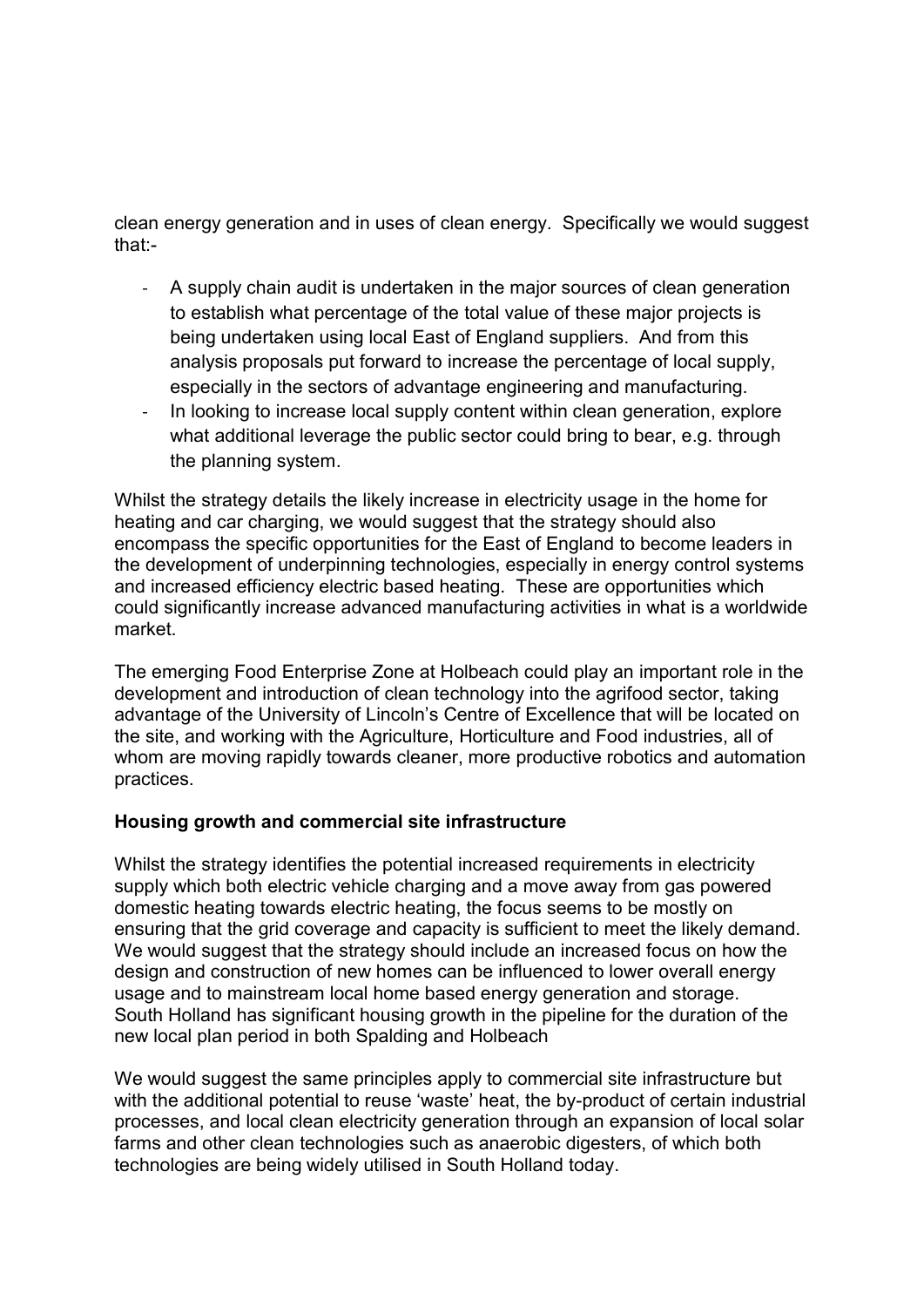We would suggest that discussions with UKPN are undertaken to make it much easier for local energy production to be integrated into both the national grid and into robust local distribution networks. Local energy production for local consumption.

We would strongly support the need to build a much more robust local electricity distribution network. It seems ironic that the East of England has become a major electricity generation area and yet much of the distribution network is not in a fit state to support the economic growth aspirations of the region. We also welcome recognition of the need to support accompanying infrastructure, and would suggest that LEP's might want to add further weight to such infrastructure proposals.

At the moment, South Holland facilitates the landfall of the power cable that services the Race Bank, Inner Dowsing and Linc's offshore windfarms, generating green energy, all of which is fed directly into the grid at Walpole.

Likewise, the Viking Link cable from Denmark will feed into a huge converter station at Bicker Fen in the North of the district, consideration should be given to the provision of local green energy networks feeding off these renewable energy sources, particularly in respect of new housing developments and developing employment sites. (Renewable energy to power the electrification of the joint line?)

It seems inconsistent that electricity DNOs are 'not allowed' to invest in network upgrades without these costs being picked up by and external funder, yet the equivalent water utility companies seems to be able to fund the majority of their network upgrades. Perhaps this assumption, concerning electricity DNOs, needs to be strongly challenged.

### Secure, local, affordable, low-carbon consumption

Whilst battery storage is a currently well publicise method of temporary energy storage, we would encourage the strategy to explore other energy storage technologies which might be viable as part of low carbon consumption mix. Specifically we are aware of pilot projects in the East of England seeking support to commercialise using liquefied air as a temporary energy storage medium as the process if capable of using 'off peak electricity to power the process, making electricity energy available in demand when needed. This may have applications in both industrial sites and in large housing developments.

However, in terms of an investment strategy for energy resilience, we would caution too much reliance on storage as this may have an unintentional negative effect on prospective investors and their insurers where energy storage is the reinforcement strategy.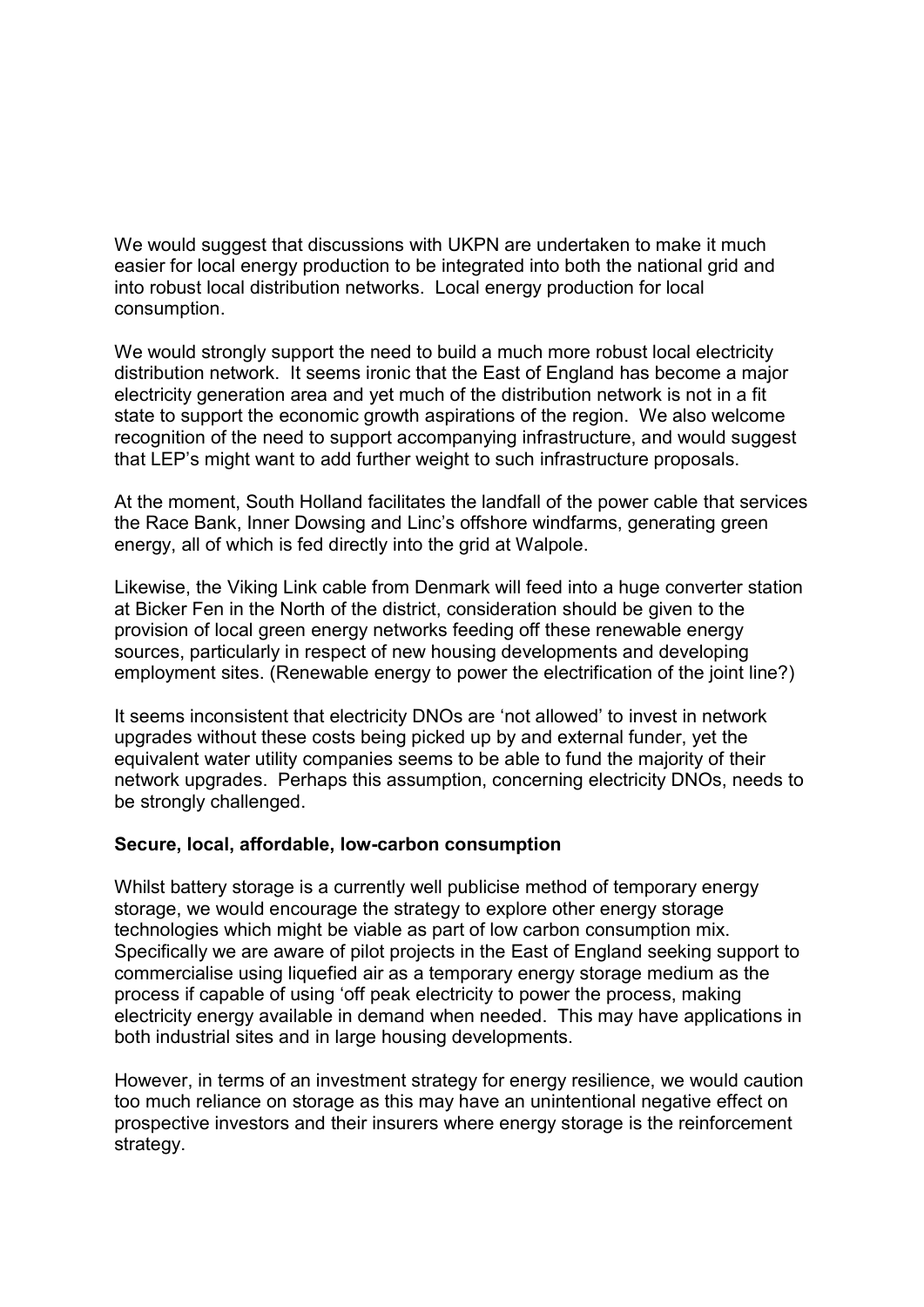With regard to community scale energy schemes, we would suggest that this should also apply to the development of new housing developments so that house builders (much as we wish to remove barriers to housing building) are working at the cutting edge of energy distribution, usage and storage, as an integral part of the housing scheme designs. Again we would ask that the strategy seeks to investigate how we can best lever and incentivise opportunities within this topic.

As one example, should roof mounted solar installations, accessible EV charging points and home based battery storage become obligatory in all new housing developments? Furthermore, should policy be put in place to encourage retrofit on old and existing housing stock, and to make these kind of installations permitted development thus freeing them from process hoops.

#### Clean transport networks

The strategy correctly identifies the regions reliance large volumes of freight traffic which both feeds the supply chains of our local industry and gets our large scale food production to market. Whilst the challenges of using EVs for freight transport are considerable, there is significant EV technology development within the region which might be supported to look at solutions beyond those currently successfully being development for car and bus transport.

South Holland has a number of large logistics companies with national names such as Fowler Welch and Gist, along with several others, who together contribute to a conservative estimate of at least 1500 HGVs leaving the district in any 24 hour period. There is no doubt that hybrid or fully electric vehicles will eventually start to be introduced as reliance on fossil fuels decreases, there is a great opportunity to work with these logistics companies in the real world trialling of emerging technologies in the field of logistics.

Likewise, some £350m was recently spent on upgrading the joint line that runs through South Holland, connecting to the East Coast Mainline at Werrington in the South, and Doncaster in the North, to facilitate the removal of freight traffic from the East Coast Mainline pinch points, in order to free up additional passenger slots. At the time, the upgrade included raising bridge heights to accommodate the future electrification of the joint line. This electrification should be enabled as soon as possible so that the old diesel powered freight locomotives can be replaced with cleaner electric trains, this approach would also enable electric passenger trains to be diverted when needed as at the moment, only the old diesel hauled trains can use the line.

We fully support the development of an extensive network of publically accessible charging points, especially important to our rural environment, our local people and as support for our visitor economy. We would suggest that supporting the installation of EV charging points at strategic locations, suggesting limited coverage, needs to be rethought in light of much of the rural nature of our region. Consumers